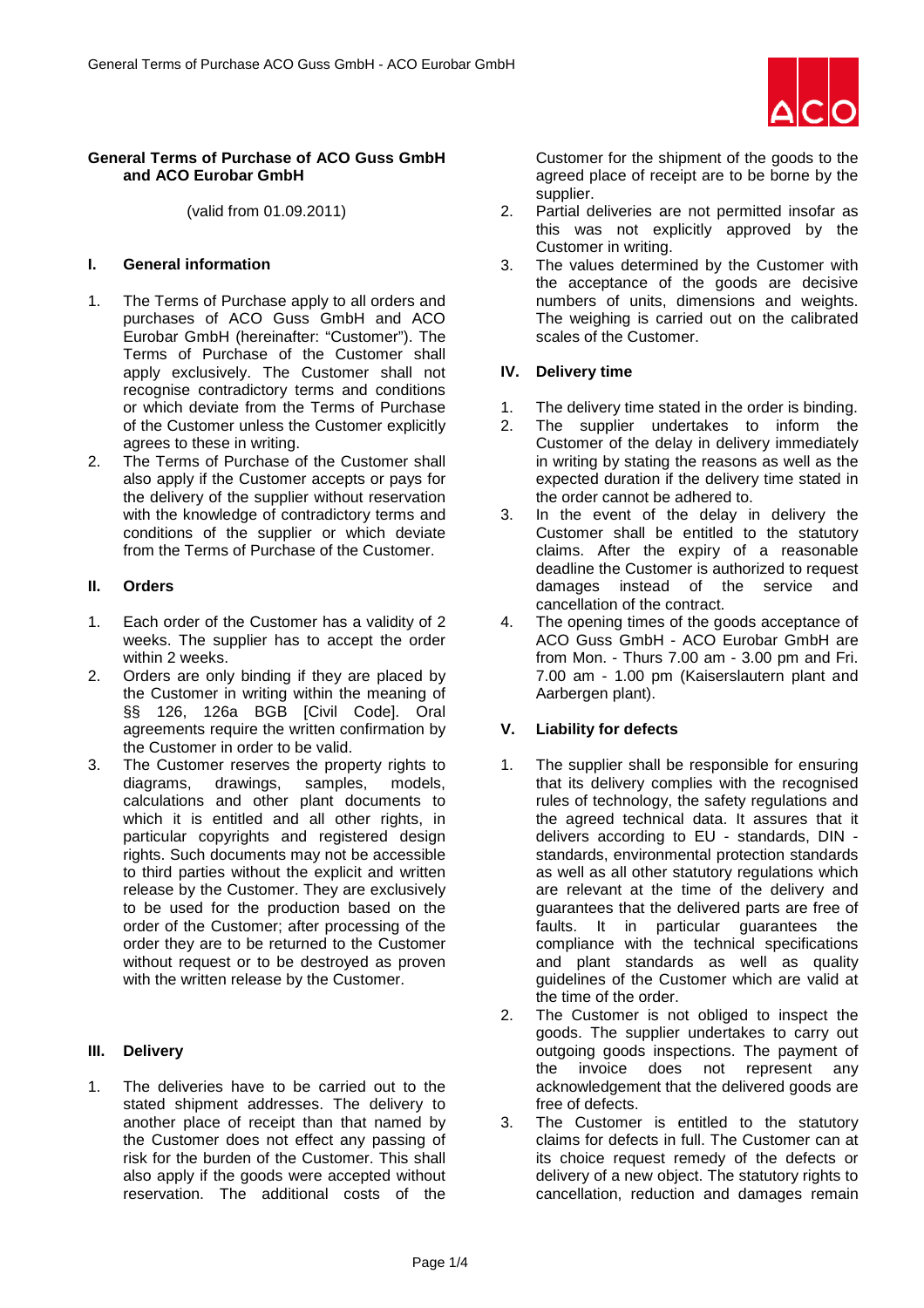

unaffected.

- 4. Claims for defects shall become statute-barred in 24 months, longer legal statutes-oflimitations remain unaffected hereby. The statute-of-limitations shall begin to apply again for newly delivered or subsequently improved parts. The costs for the remedy of the defects or the substitute delivery including secondary costs shall be borne by the supplier.
- 5. For each complaint we shall charge an administration flat rate of  $\epsilon$  50.00. The costs shall be increased accordingly for further administration expenses.

# **VI. Prices**

The price shown in the order is binding and a fixed price. It includes everything which the supplier has to effect in order to satisfy its service obligation. In the absence of deviating written agreements the delivery has to be carried out "free house", including packaging. The return of the packaging requires a special agreement. Insofar as not otherwise market the applicable rate of value added tax is included in the price.

# **VII. Invoicing**

- 1. Invoicing has to be carried out according to § 14 UStG [Value Added Tax Act] and by stating the order number, all necessary settlement documents are to be added; the supplier is responsible for all consequences incurred owing to the non-compliance with this obligation insofar as it does not prove that it was not responsible for the non-compliance.
- 2. In the absence of any written agreement otherwise payment shall be made within 14 days, beginning from delivery and receipt of the invoice, with 2% cash discount or within 30 days after receipt of the invoice net. With invoices which are incomplete (missing technical documents, test certificates, time sheets etc.) or cannot be sufficiently identified, the deadline shall only begin with the full availability of the invoice documents.
- 3. The supplier can only offset against undisputed claims or claims which have been declared final and binding.
- 4. The Customer is entitled to offset against the claims to which the supplier is entitled against the customer with all claims to which it is entitled.

# **VIII. Insurance cover**

1. The supplier indemnifies the Customer from claims from product liability upon first request insofar as the cause of the damages originated in its area of organisation and it is directly liable in the external relationship. The liability shall also cover possible costs, which arise within the framework of recall measures. If the recall measures are carried out by the Customer it shall inform the supplier – within the limits of that which is possible and deemed reasonable - and give it the possibility to make a statement. Other statutory claims remain unaffected hereby.

2. The supplier undertakes during the delivery relationship to maintain employer's liability, environmental liability and extended product liability insurance with at least  $\epsilon$  5 million per physical injuries / property and product financial losses. Upon request it has to submit the insurance policy to the Customer. Further claims for damages of the Customer remain unaffected hereby.

# **IX. Subcontractors**

The commissioning of subcontractors always requires the prior written release of the Customer. Incidentally the supplier undertakes to provide all services itself.

### **X. Reservation of title to provided parts and tools, service**

- 1. All parts provided by the Customer shall remain its property. Insofar as processing is carried out the supplier carries this out for the Customer. If the parts provided by the Customer are processed or inseparably connected with other objects then the Customer shall acquire the co-ownership to the next object in the ratios of the invoice value of the goods to the other processed or mixed objects at the time of the processing.
- 2. All tools of the Customer shall its property as all times and are to be labelled as such. The supplier has to insure these at the value as new against fire, water and theft. The supplier hereby now already assigns all claims against the insurance to the Customer; the Customer hereby accepts the assignment. All costs for maintenance and repair are to be borne by the Supplier and to be carried out in time.
- 3. Insofar as the collateral rights according to Sub-clause 1 exceed the purchase price of all not yet paid reserved goods of the Customer by more than 10% the Customer is upon request of the supplier obliged to release the collateral rights at its choice.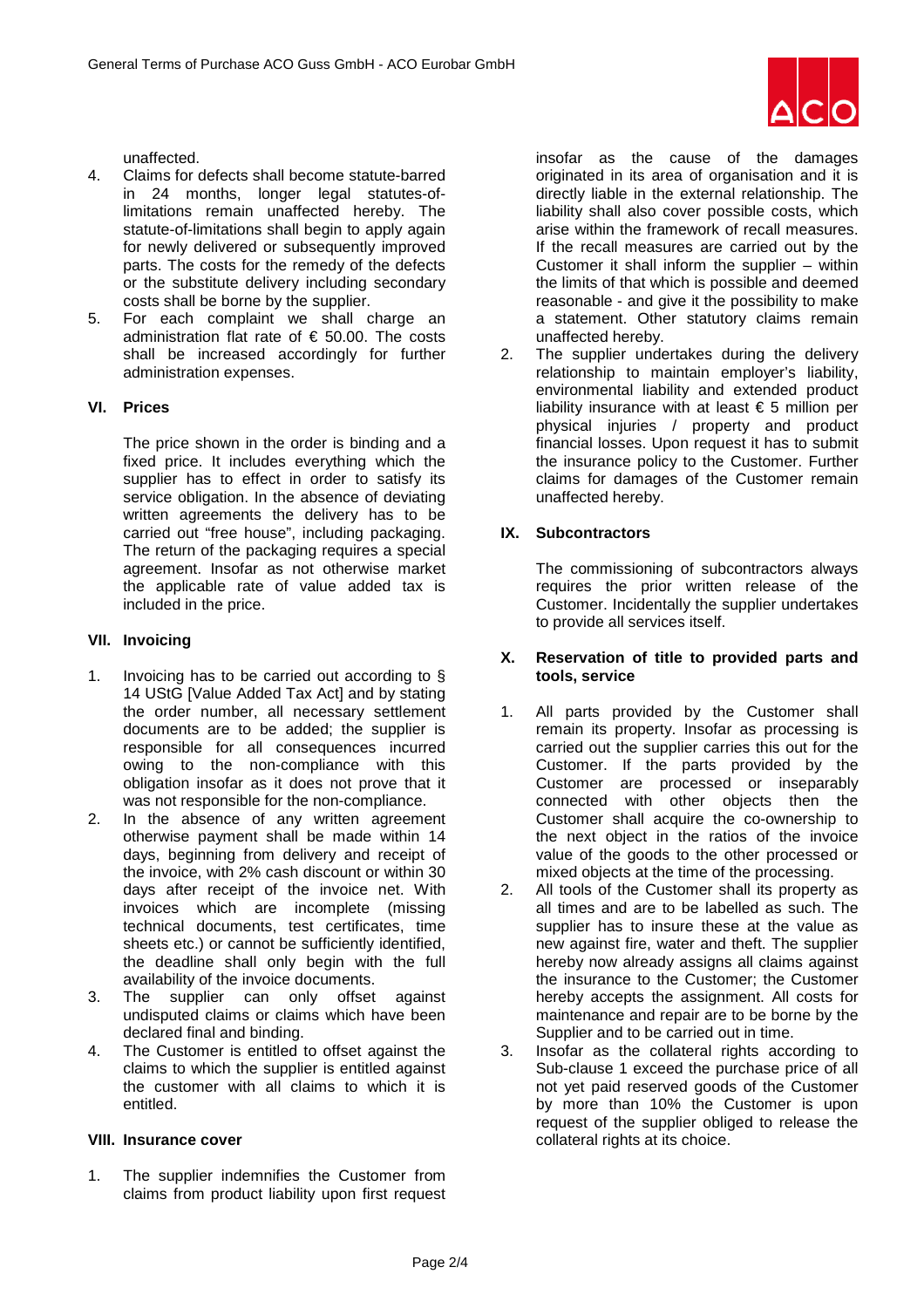

# **XI. Force majeure**

Events of force majeure, industrial disputes, interferences to operation without fault, civil commotion, official measures and other unavoidable events shall release the Customer from the service obligations for the duration of the interference and in the scope of their effect.

# **XII. Property rights**

- 1. The supplier guarantees that no rights of third parties are infringed in connection with its delivery within the Federal Republic of Germany.
- 2. If a claim is asserted against the Customer by a third party the supplier undertakes to indemnify the Customer from these claims upon first written request, the Customer is not entitled to reach any agreements with the third party – without the supplier's consent – in particular to reach a settlement.
- 3. The indemnification obligation of the supplier refers to all obligations incurred to the Customer from the assertion of the claim by the third party.
- 4. The statute-of-limitations is 36 months from passing of the risk.

# **XIII. Non-disclosure obligation**

The supplier undertakes to maintain strict secrecy concerning all received diagrams, drawings, samples, models, calculations and other plant documents. The non-disclosure obligation shall not apply to knowledge which was already generally known or becomes generally known for the duration of the non-disclosure obligation. The documents which are liable to secrecy may only be made accessible to third parties with the explicit written consent of the Customer. All documents which are liable to secrecy are to be returned to the Customer after the end of the business relationship, otherwise – after the explicit written release by the Customer – to be destroyed as proven. The non-disclosure obligation shall continue to apply after termination of the business relationship for a period of 2 years.

# **XIV. Data protection/ REACH regulations**

The Customer points out to the supplier that data associated with the business relationship are stored in line with the stipulations of the Federal Data Protection Act (§ 33 BDSG). The supplier undertakes to comply with all stipulations and measures of the REACH regulations with the deliveries to the Customer.

### **XV. Export control**

- 1. The supplier undertakes towards the Customer to comply with all applicable national, European and US export control regulations, including all European or US sanction lists and other personal embargos ("export control regulation").
- 2. The supplier undertakes towards the Customer to make a notification without request by stating the concrete AL or ECCN number for the event that goods which are to be delivered or their parts are listed in the export list, the annexes I and IV or the CCL.
- 3. The supplier undertakes to report all circumstances of which it becomes aware after conclusion of the contract which substantiate the assumption of a possible or actual breach of the export control regulations, to the Customer immediately in writing. For the event that the Customer determines circumstances after conclusion of the contract which substantiate a possible or actual breach of export control regulations the Customer shall inform the supplier hereof in writing.
- 4. In each case in which circumstances become known which substantiate the assumption of a possible or actual breach of export control regulations a delay in acceptance by the Customer is excluded for a reasonable period of time in order to give the Customer the opportunity for examination.
- 5. If actual breaches of export control regulations are determined or cannot be excluded the Customer can at its choice cancel the contract or request cancellation of those partial deliveries which substantiate the assumption of a breach. The supplier undertakes to indemnify the Customer from each damage which is suffered due to the faulty or nonexecuted satisfaction of the obligation of the supplier from this clause and the sub-clauses. The scope of the damages which are to be compensated for shall also include the<br>reimbursement of all necessary and reimbursement of all reasonable expenses which will be incurred or were incurred to the Customer in particular the costs and expenses of a possible legal defence as well as possible official administrative fines or fines.

### **XVI. Compliance with environmental and quality management standards**

- 1. The environmental and quality management standard (DIN ISO 14001 and DIN ISO 9001) of the Customer are to be complied with the supplier.
- 2. Decisive is respectively the version which is